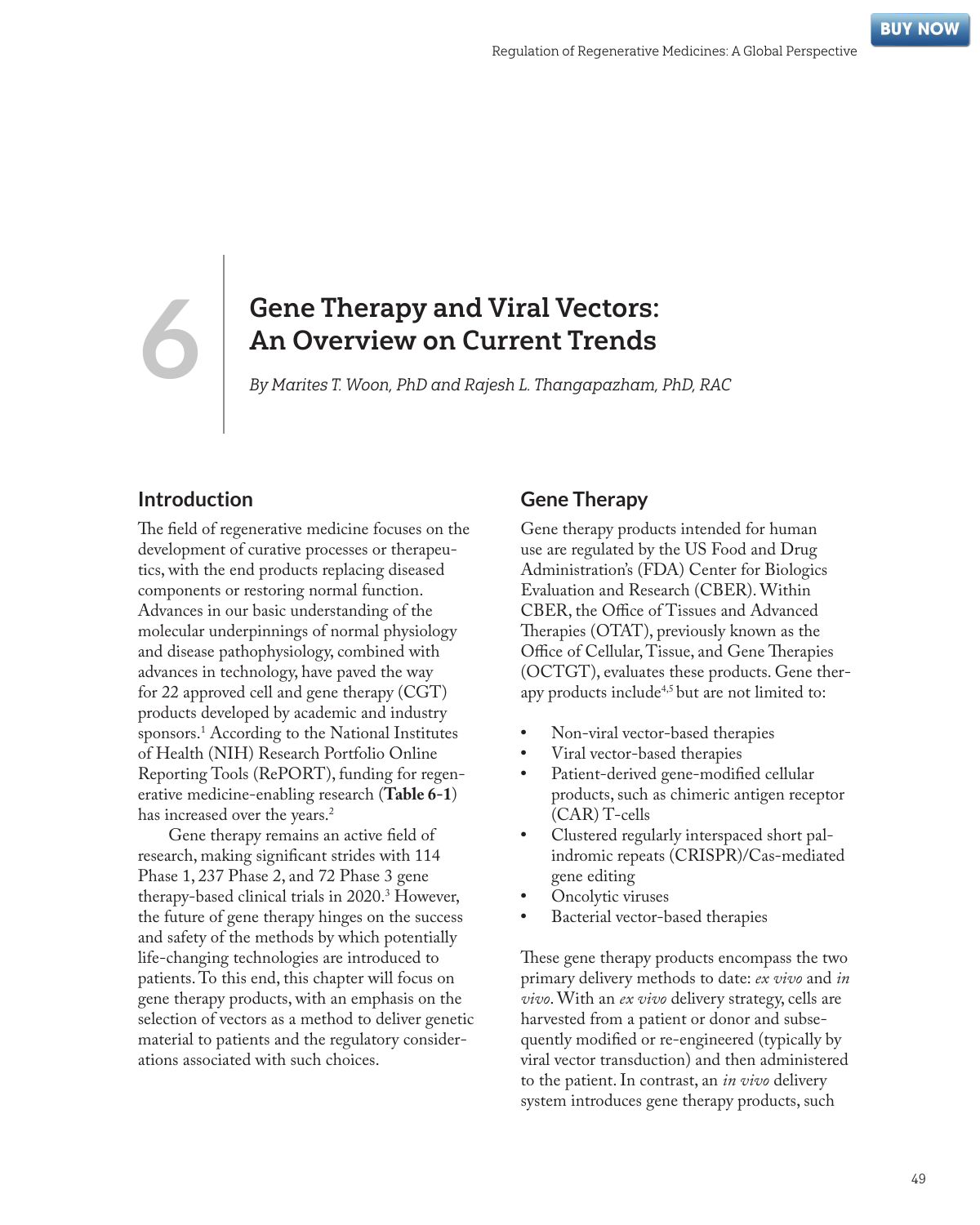| <b>Research Area/Disease Condition</b> | 2008 Funding <sup>a</sup> | 2020 Funding <sup>a</sup> | 2022 Funding <sup>a,b</sup> |
|----------------------------------------|---------------------------|---------------------------|-----------------------------|
| Biotechnology                          | \$5,179                   | \$7,767                   | \$7.912                     |
| <b>Cancer Genomics</b>                 | ٠                         | \$1,098                   | \$1.152                     |
| <b>Gene Therapy</b>                    | \$249                     | \$403                     | \$423                       |
| Immunotherapy                          | ٠                         | \$1,769                   | \$1,789                     |
| <b>Precision Medicine</b>              | $\overline{\phantom{a}}$  | \$2,078                   | \$2,167                     |
| Regenerative Medicine                  | \$723                     | \$1,126                   | \$1.191                     |
| Stem Cell <sup>c</sup>                 | \$1.176                   | \$2,555                   | \$2,707                     |

Table 6-1. NIH Funding of Research Areas and Disease Conditions

a Funding data for the fiscal year 2008, 2020, and 2022 as dollars in millions.

b Estimated funding value for 2022.

c Funding for pluripotent stem cell research including embryonic human and non-human sources.

Note: "-" indicates a new category. Funding information is not available.

**Source:** National Institutes of Health

as viral vectors expressing a therapeutic gene of interest, into the patient directly.6

Typical considerations for the vector of choice include the targeted indication and its pathogenesis, identity, and characteristics of the target cells, size of the genetic cargo, and desired duration of gene expression required (sustained or long term). However, insights gleaned from the rapid advancements in the field bear additional concerns, including immunogenicity, cytotoxicity, and genotoxicity, as well as the high cost of manufacturing these gene therapy products at a sufficient scale to meet demand.

#### **Non-Viral Vectors**

In gene therapy, non-viral vectors include naked plasmid DNA and chemical-based systems, such as lipids, polymers, and inorganic particles used to introduce the genetic materials inside the cells.7 These vectors are typically less costly to manufacture, are unencumbered by the size of the nucleic acid to be delivered and may have a better genotoxicity safety profile compared to their viral vector counterparts due to lack of integration into the host genomic DNA. However, a primary issue with the use of non-viral vectors is their low transfection efficiency, which consequently leads to low gene expression. Efforts to circumvent this inefficiency include more efficient delivery methods, such as electroporation, wherein an electrical pulse temporarily

destabilizes the cell membrane to increase uptake of the non-viral vector, or through the use of lipid nanoparticle-based technologies.8 In 2018, FDA approved an infusion treatment based on a lipid nanoparticle delivery system.<sup>9</sup>

Bacterial vectors also are non-viral delivery systems largely used in cancer gene therapy. Attenuated bacterial species, such as Listeria, Escherichia coli, Clostridium, or Salmonella have been used. Bactofection, which is an approach that uses bacteria to deliver therapeutic genes of interest to target cells, has been used successfully in preclinical mouse models of disease. However, despite the promising efficacy of bacterial vectors in the killing of cancer cells in *in vitro* and in *in vivo* animal models, this approach has fallen short in human studies.<sup>10,11</sup>

## **Viral Vectors**

The use of viruses in the delivery of therapeutic genes of interest into target cells, arguably, have been the most commonly used gene therapy approach. Viral vectors regulated by OTAT include12 but are not limited to:

- **•** Adenovirus
- **•** Adeno-associated virus (AAV)
- **•** Herpes simplex virus
- **•** Lentivirus
- **•** Retrovirus
- **•** Pox virus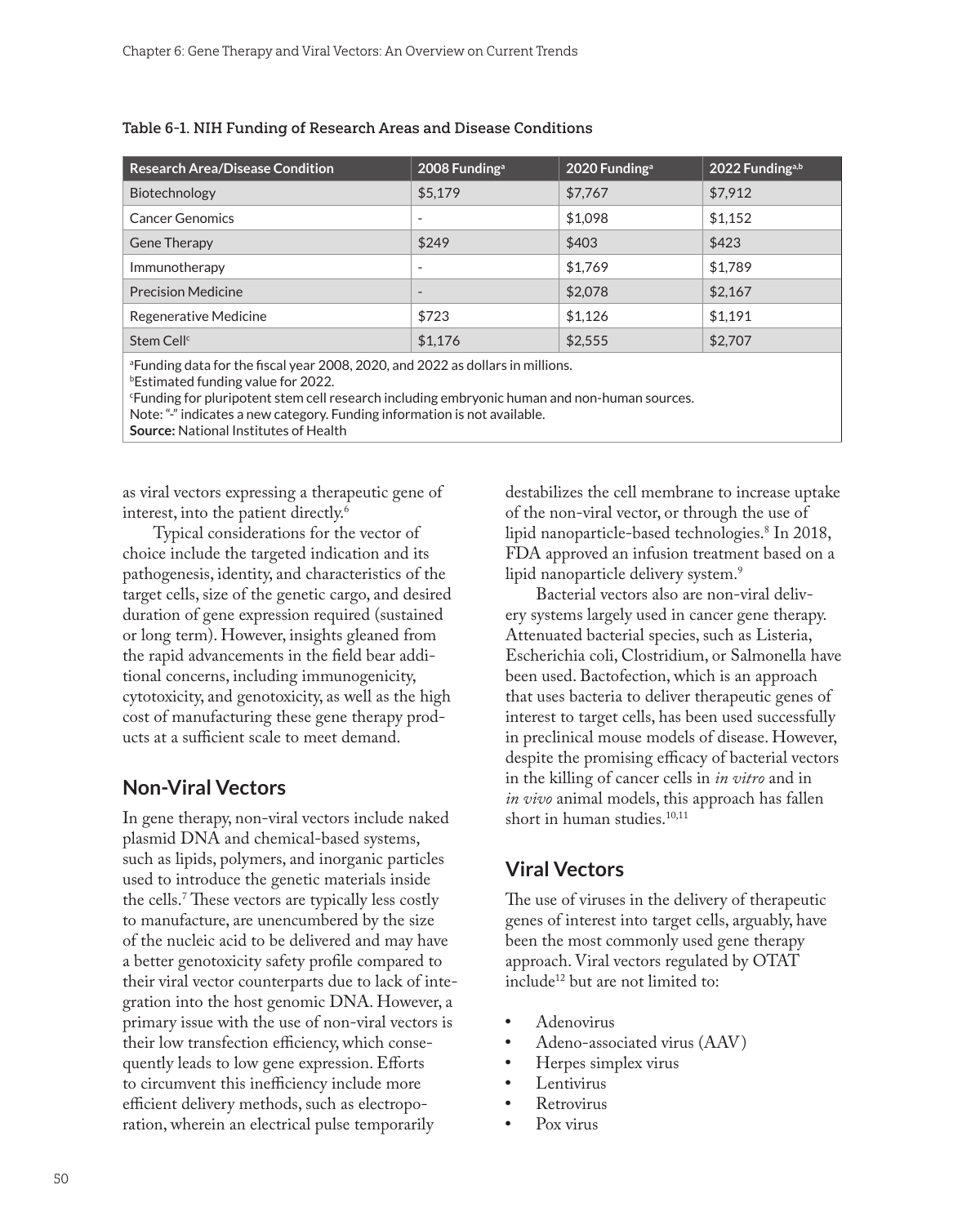Briefly described below are the three most commonly used viral vectors for gene therapy adenoviruses, AAVs, and lentiviruses.

#### *Adenovirus*

Adenoviruses are double-stranded DNA viruses, ~80–100 nm in size and non-enveloped, with an icosahedral capsid structure.13 Information derived from preclinical and clinical experience indicates that adenoviral vectors have a benign safety profile, with key advantages for their use in gene therapy, such as their ability to infect both dividing and non-dividing cells as well as lack of integration into the host genome.14 Compared to other common viral vector-based systems, 50% of clinical trials use adenoviruses, while 28% and 22% of clinical trials employ AAVs and lentiviruses, respectively.15

While adenoviral vectors have been regarded as an efficient delivery system, a key limitation in their use lies in the transient expression of transgenes and high immunogenicity. Therefore, in order to achieve sustained efficacy, repeat administrations of adenoviral-based gene therapy products may be required, leading to the induction of a strong immune response. Efforts to re-engineer adenoviral vectors to address these limitations and introduce improvements, such as increased capacity, remain an active area of reasearch.<sup>16</sup>

#### *Adeno-Associated Virus (AAV)*

AAVs are ~26 nm, single-stranded and non-enveloped viruses with an icosahedral capsid structure.<sup>17</sup> Seminal research in the 1960s exploring their biology has allowed for the continued evolution of their design as vectors in gene therapy, leading to the first application of recombinant AAV (rAAV) in the early 1990s and the first EMA-approved rAAV gene therapy in 2012. **Note**: The first FDA-approved rAAV product, Luxturna, did not receive licensure until 2017.18 Compared to their wildtype counterpart, rAAVs lack AAV coding sequences. This feature increases the packaging capacity of rAAVs and mitigates some immunogenicity and cytotoxicity *in vivo*. However, key limitations to the use of AAVs as gene therapy vectors remain, including their inability to accommodate >5.0 kb and the

incomplete knowledge of the long-term durability of expression.19 A major challenge also lies in implementing efficient large-scale manufacturing methods to produce these vectors as well as the high cost associated with them.

#### *Lentivirus*

Like adenoviruses and AAV, a continued understanding of the biology of lentiviruses has paved the way for their increased use in gene therapy. Lentiviruses are a subtype of retroviruses, which are ~80–120 nm, single-stranded RNA, spherical, and enveloped viruses.20 As vectors, lentiviruses integrate into the genome, allowing long-term expression of large (up to 9 kb) transgenes and are capable of transducing both proliferating and non-proliferating cells. However, a consequence of long-term gene expression through integration into the host genome is the risk of malignant transformation, which mandates close long-term follow-up of patients who receive lentiviral-based therapies. While continued modifications to lentiviral vectors are underway to achieve better safety profiles, specificity, expression, and transduction efficiency, the process by which lentiviral vectors are manufactured remains a major hurdle. Good manufacturing practice (GMP)-compliant large-scale manufacturing of lentiviral vectors require complex production processes and robust purification methods to generate sufficient vector quantities to meet clinical demand.<sup>21</sup>

# **Regulatory Considerations**

#### *Preclinical Assessment*

In November 2013, CBER provided recommendations to sponsors on the required preclinical information to support clinical trials for CGT products under an investigational new drug (IND) application and biologics license application (BLA).<sup>22</sup> Adequate pharmacology and toxicology studies, conducted *in vitro* and in *in vivo* animal models, are needed to ensure sufficient information is available on the safety profile of the investigational gene therapy product prior to its administration to humans. Given the inherent complexity of the products themselves, the innovative processes by which they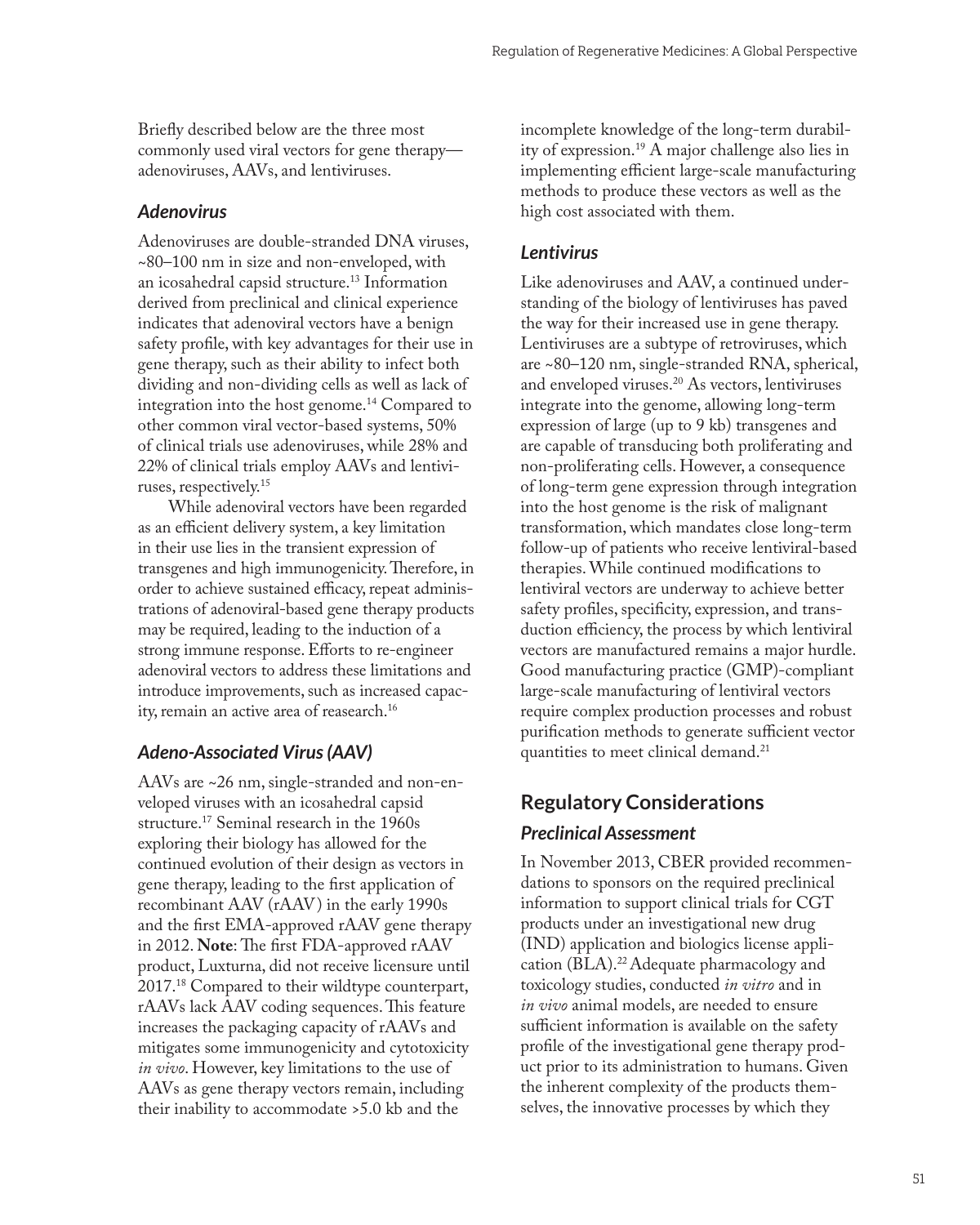are manufactured, and the evolving nature of the field, using the traditional approaches developed for small molecules and devices, for example, may not be appropriate in the evaluation of CGT products. Therefore, early engagement and communication between sponsors and FDA are encouraged. Products that meet the criteria as a regenerative medicine advanced therapy (RMAT) may qualify for expedited development and review by CBER.23

Data from preclinical studies are needed to not only support the safety of the CGT product, but also to inform various aspects of the clinical protocol, including dose, dosing regimen, route of administration, inclusion/exclusion criteria, and safety monitoring. Key suggestions or recommendations for the design of these critical studies are briefly outlined below:<sup>24</sup>

- **•** Due to inherent lot-to-lot variations, it is important that the specific lot of the product be well characterized. Therefore, if possible, the lot of CGT product to be administered in humans should be the same as that used in the *in vitro* and *in vivo* preclinical studies in animals, with any differences discussed in the IND. Please note that considerations for the large-scale manufacture of viral vector-based gene therapy products include producing sufficient quantities to be used in key preclinical studies as well as the planned clinical studies.
- **•** To derive pertinent information that can guide the design of the clinical study, appropriate animal species should be used in preclinical studies. Test species that are considered "non-standard" (e.g., transgenic or large animals) may be used if an adequate scientifically based justification is provided. Specific animal models of disease or injury also may be used in preclinical studies to evaluate the mechanism of action, efficacy, and safety of CGT products, as well as inform the safety monitoring criteria in clinical trials.
- **•** Non-GLP proof-of-concept or pilot studies may be conducted prior to definitive preclinical studies. However, a comprehensive safety assessment should be conducted in

preclinical, GLP toxicology studies. Key design features of such pivotal studies include the proposed clinical indication; appropriate animal species selected; adequate number of animals per gender for each group; evaluation of safety endpoints, including mortality, body weights and histopathology; and appropriate time points or study duration. Findings from these studies can provide a no observed adverse effect level (NOAEL) to inform the selection of the planned starting dose and dose-escalation schedule.

In addition to the suggestions or recommendations above, specific considerations for gene therapy products include:<sup>25</sup>

- **•** Safety concerns arising from the *ex vivo* and *in vivo* administration of the investigational GT product need to be addressed. Study designs should include evaluations of toxicities due to the route of administration, any immune response towards the vector, and mutagenic/oncogenic potential, to name a few.
- **•** The impact of the conditioning regimen and expression profile of the transgene also should be assessed as persistent expression may lead to 1) overexpression, 2) accumulation, or 3) abnormal immune response. **Note**: Robust and sensitive quantitative methods, such as RT-PCR, should be used to determine transgene expression.
- **•** Characterization of the biodistribution profile of the vector after administration *in vivo* is critical in determining its fate in target and non-target tissues or fluids. The vector's persistence and clearance profile as well as any histopathology findings can inform the dosing schedule and safety monitoring.

Overall, considerations for the preclinical assessment of CGT products for use in humans require a systematic and comprehensive approach to adequately determine their efficacy and safety profile. To the extent possible, the study design of preclinical studies should mimic the design of the clinical trial.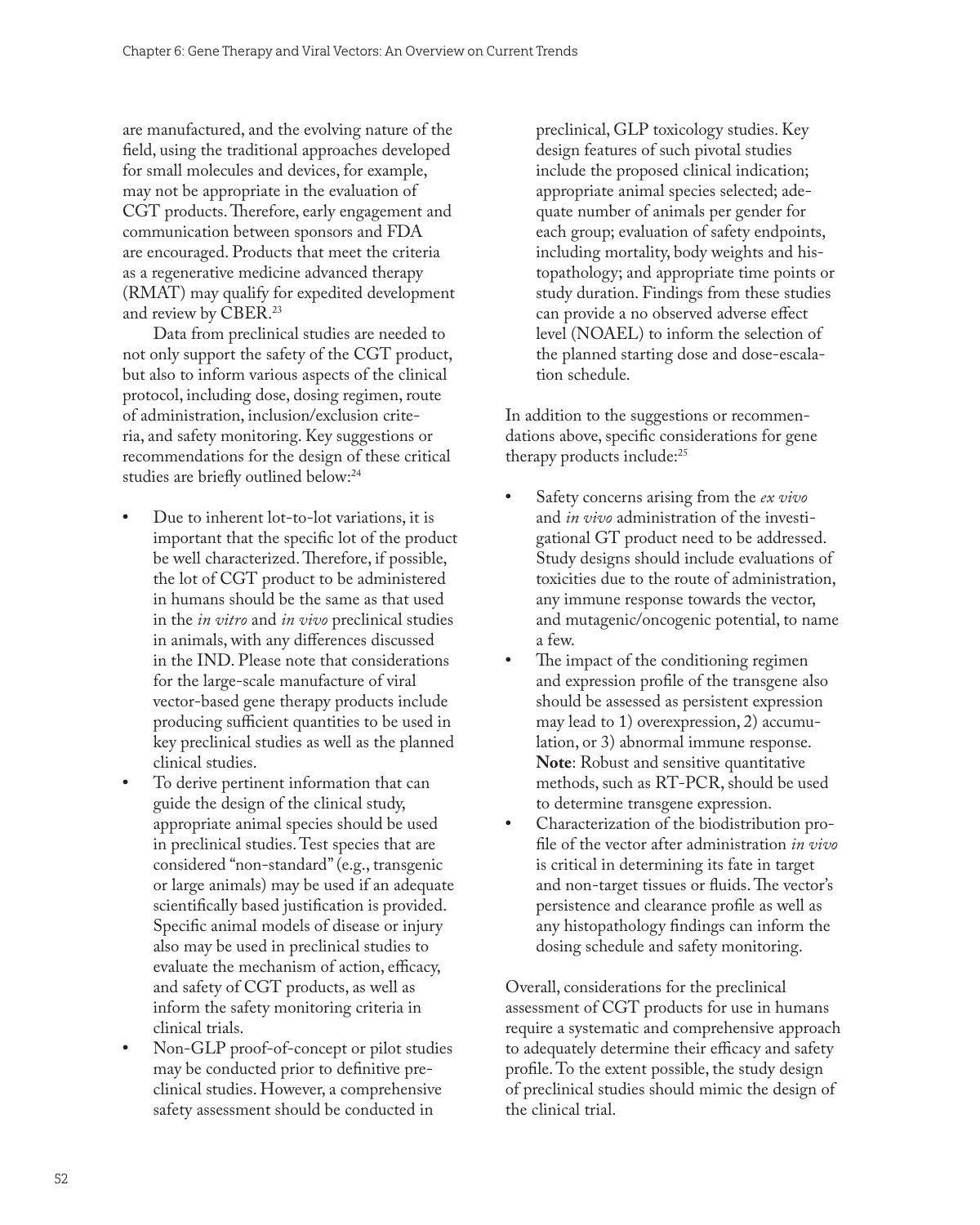#### *Long-Term Follow-up Studies*

In January 2020, CBER provided updated recommendations on the design of long-term follow-up studies (LTFU) following administration of gene therapy products in humans.26 While a follow-up period is typically described in the main clinical study protocol, long-term follow-up studies are intended to obtain longitudinal adverse event data from patients after the primary follow-up period has ended; adverse events that occur in this timeframe are referred to as delayed adverse events. **Figure 6-1** is adapted from FDA's assessment process.27 The risks associated with delayed adverse events are largely founded on the biological characteristics of the vectors used in gene therapy products and informed by the extensive preclinical and clinical experience gained to date. These characteristics include the following:<sup>28</sup>

- **•** The capability of vectors to integrate non-specifically to the host genome
- **•** Prolonged or sustained expression of the therapeutic gene of interest may promote unchecked cell growth or latency
- **•** Replication competent viruses and bacteria-based vectors may lead to persistent infection in immunocompromised patients

**Note:** According to the LTFU guidance, FDA advises observation of subjects for 15 years after exposure to the highest-risk gene therapy products (e.g., integrating viral vectors such as lentivirus), with a minimum of five years of annual examinations and 10 years of annual in-person queries or questionnaires of the study subjects.<sup>29</sup>

#### Figure 6-1. Framework to Assess the Risk of Gene Therapy-Related Delayed Adverse Events



**Note:** Please see FDA guidance for industry: long term follow-up after administration of human gene therapy products for nonbinding recommendations and additional considerations for products that may integrate or were designed to facilitate integration; this guidance also includes recommendations on how to perform clinical long-term follow-up observations.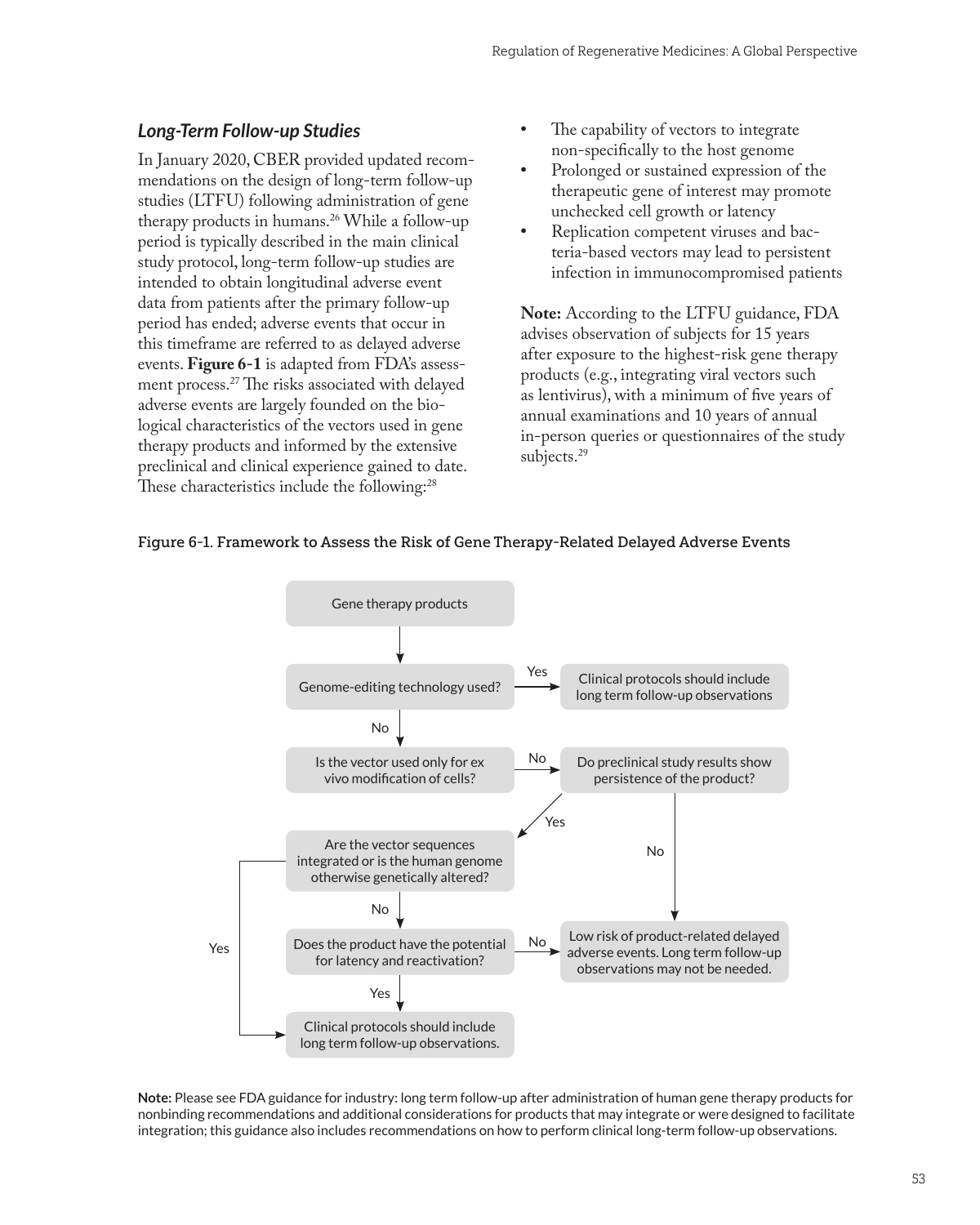### *Chemistry, Manufacturing, and Control*

Gene therapy products are novel treatments and complex biological products and, as a result, pose multiple challenges for sponsors involved in their development and manufacturing. Establishing controls and standards are the building blocks of developing a robust manufacturing paradigm for these revolutionary therapeutic options. Health authorities across the globe, realizing the potential of gene therapy, have partnered with sponsors and supported the development of gene therapy products by releasing guidance documents with current thinking and recommendations regarding chemistry, manufacturing, and control (CMC) information that is essential for product development and regulatory submissions. Examples of these guidance documents and a brief description of their scope and objective are provided below; guidance also applies to combination products that contain gene therapy in combination with a device, drug, or other biological.

- **•** January 2020 FDA guidance on chemistry, manufacturing, and control (CMC) information for human gene therapy investigational new drug applications (INDs) provides sponsors developing gene therapy products with recommendations regarding CMC information submitted in an IND. FDA also provides guidance on product development and the expectation around CMC requirements for the investigational product's safety, identity, quality, purity, and strength (including potency). The recommendations are effectively grouped as eCTD modules with appropriate contents to aid sponsors when completing the sections for filing an IND.<sup>30</sup>
- **•** January 2020 FDA guidance on human gene therapy for hemophilia provides recommendations to sponsors mainly on the clinical aspects of developing human gene therapy products for the treatment of hemophilia. The guidance also covers preclinical considerations and CMC expectations to support development of gene therapy products for the treatment of hemophilia. CMC expectations were like those described in

the previous guidance and no indication of specific nuances were described.<sup>31</sup>

- **•** January 2020 FDA guidance on human gene therapy for rare diseases provides recommendations to sponsors developing human gene therapy products focusing on a rare disease, which is defined in the US as one that affects fewer than 200,000 people. The guidance outlines CMC, preclinical, and clinical considerations where there may be feasibility issues related to the size of the affected population. Uniqueness of the gene therapy products combined with the limited study population may compound the challenges faced in the development of gene therapy products. While the general philosophy around CMC for developing gene therapy products remain the same as those described in general, aspects such as fewer lots manufactured and insufficient samples make it hard to develop or design critical quality attributes based on clinical outcomes. The guidance also outlines challenges in establishing critical process parameters and the importance of implementing these parameters early in the product development timeline. The preclinical program should be designed to support the development of a robust analytical strategy including potency assays to guide the clinical development of gene therapy products for rare disorders.32
- **•** January 2020 FDA guidance on human gene therapy for retinal disorders provides recommendations to sponsors developing human gene therapy products for retinal disorders. In addition to the general CMC guidelines applicable for gene therapy products, special considerations specific to retinal products, such as formulation for small volume and endotoxin limits, are discussed. Purity factors, such as particulate matter, and the evaluation of compatibility of the drug product with the delivery system are also discussed.33 Other product-specific guidance with CMC recommendations include preparation of IDEs and INDs for products intended to repair or replace knee cartilage and considerations for allogeneic pancreatic islet cell products.34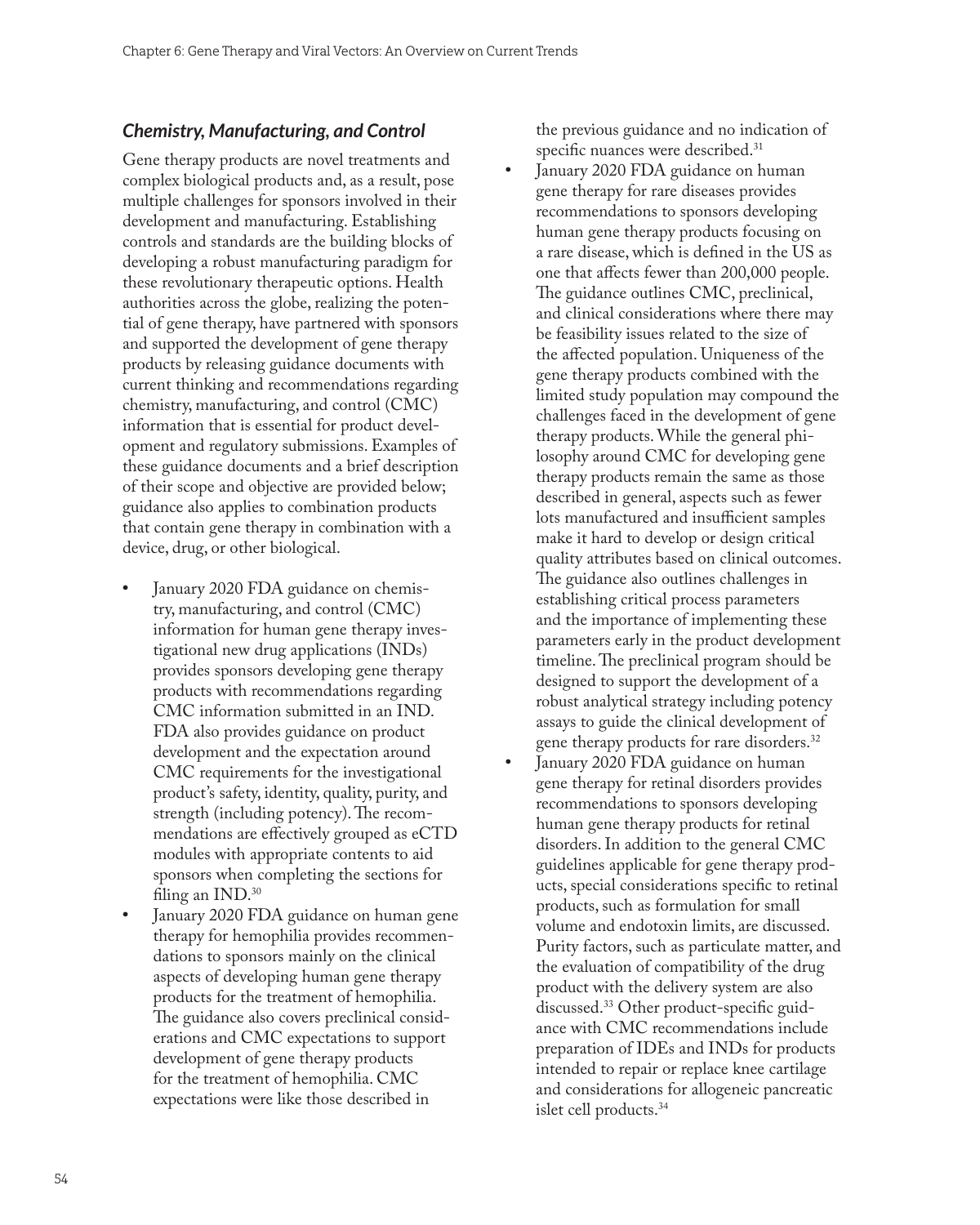- **•** January 2020 FDA guidance on testing of retroviral vector-based human gene therapy products for replication competent retrovirus during product manufacture and patient follow-up provides guidance on the identification and test methods and patient monitoring after administration of retroviral vector-based gene therapy products.35
- **•** September 2016 FDA guidance on recommendations for microbial vectors used for gene therapy provides recommendations on the CMC aspects to be considered for the dose selection and dosing schedule in early-phase clinical trials of products containing microbial vectors.36
- **•** January 2011 FDA guidance on potency tests for cellular and gene therapy products provides detailed guidance to manufacturers of CGT products on developing analytical methods to measure product potency, which are applicable to both clinical trial application and eventual license application.<sup>37</sup>
- **•** The European Medicines Agency (EMA) also has provided the industry and CGT developers with scientific guidelines on several topics, including recommendations on quality requirements for investigational and commercialization of advanced therapy medicinal products and gene therapy. In addition to the guidelines, the EMA has provided reflection papers and advice on CMC considerations, such as comparability, in a question-and-answer format.38
- **•** Japan's Ministry of Health, Labour, and Welfare also has provided a guideline that lays down basic technicalities required to ensure the quality and safety of *in vivo* gene therapy products and *ex vivo* genetically modified human cell therapy and other regenerative medical products.39
- Special designations, such as RMAT<sup>40</sup> in the US and priority medicines (PRIME)<sup>41</sup> in the EU, also provide many opportunities for sponsors to interact with regulatory agencies and provide tools to develop quality aspects of their products. For instance, the EMA has a toolbox guidance on scientific elements and regulatory tools to meeting quality and manufacturing controls and address

common challenges in order to support quality data packages for PRIME marketing authorization applications.

**•** The International Council for Harmonisation of Technical Requirements for Pharmaceuticals for Human Use (ICH) also has provided guidance documents with recommendations toward achieving greater harmonization in the interpretation and application of technical guidelines on quality issues, including but not limited to manufacturing controls and good manufacturing practices, specifications, quality risk management, analytical methods qualification and validation, conducting stability studies, and defining strategies for impurities testing.42

## **Conclusion**

This chapter reviewed the advancements in the field of gene therapy and the landscape of vectors used in the clinical space with a special emphasis on viral vectors. Quality and regulatory considerations for the successful development of gene therapy also are discussed. Some of the developmental challenges for gene therapy include safety concerns due to immunogenicity, high manufacturing cost, and the need for long-term follow-up. In spite of the challenges, the field is well poised to deliver potentially life-saving treatments for various unmet medical needs.

#### **References**

- 1. Approved Cellular and Gene Therapy Products. Current as of 26 October 2021. FDA website. [https://www.fda.gov/vaccines-blood-biologics/](https://www.fda.gov/vaccines-blood-biologics/cellular-gene-therapy-products/approved-cellular-and-gene-therapy-products) [cellular-gene-therapy-products/approved-cellu](https://www.fda.gov/vaccines-blood-biologics/cellular-gene-therapy-products/approved-cellular-and-gene-therapy-products)[lar-and-gene-therapy-products](https://www.fda.gov/vaccines-blood-biologics/cellular-gene-therapy-products/approved-cellular-and-gene-therapy-products).
- 2. Estimates of Funding for Various Research, Condition, and Disease Categories (RCDC). Published 25 June 2021. National Institutes of Health (NIH) RePORT website. https://report.nih.gov/funding/categorical-spending#/.
- 3. 2020: Growth and Resilience in Regenerative Medicine. Alliance for Regenerative Medicine (ARG) website. [https://alliancerm.org/sector-report/2020-annual-re](https://alliancerm.org/sector-report/2020-annual-report/)[port/](https://alliancerm.org/sector-report/2020-annual-report/).
- 4. What is Gene Therapy? Current as of 25 July 2018. FDA website. [https://www.fda.gov/vac](https://www.fda.gov/vaccines-blood-biologics/cellular-gene-therapy-products/what-gene-therapy)[cines-blood-biologics/cellular-gene-therapy-products/](https://www.fda.gov/vaccines-blood-biologics/cellular-gene-therapy-products/what-gene-therapy) [what-gene-therapy](https://www.fda.gov/vaccines-blood-biologics/cellular-gene-therapy-products/what-gene-therapy).